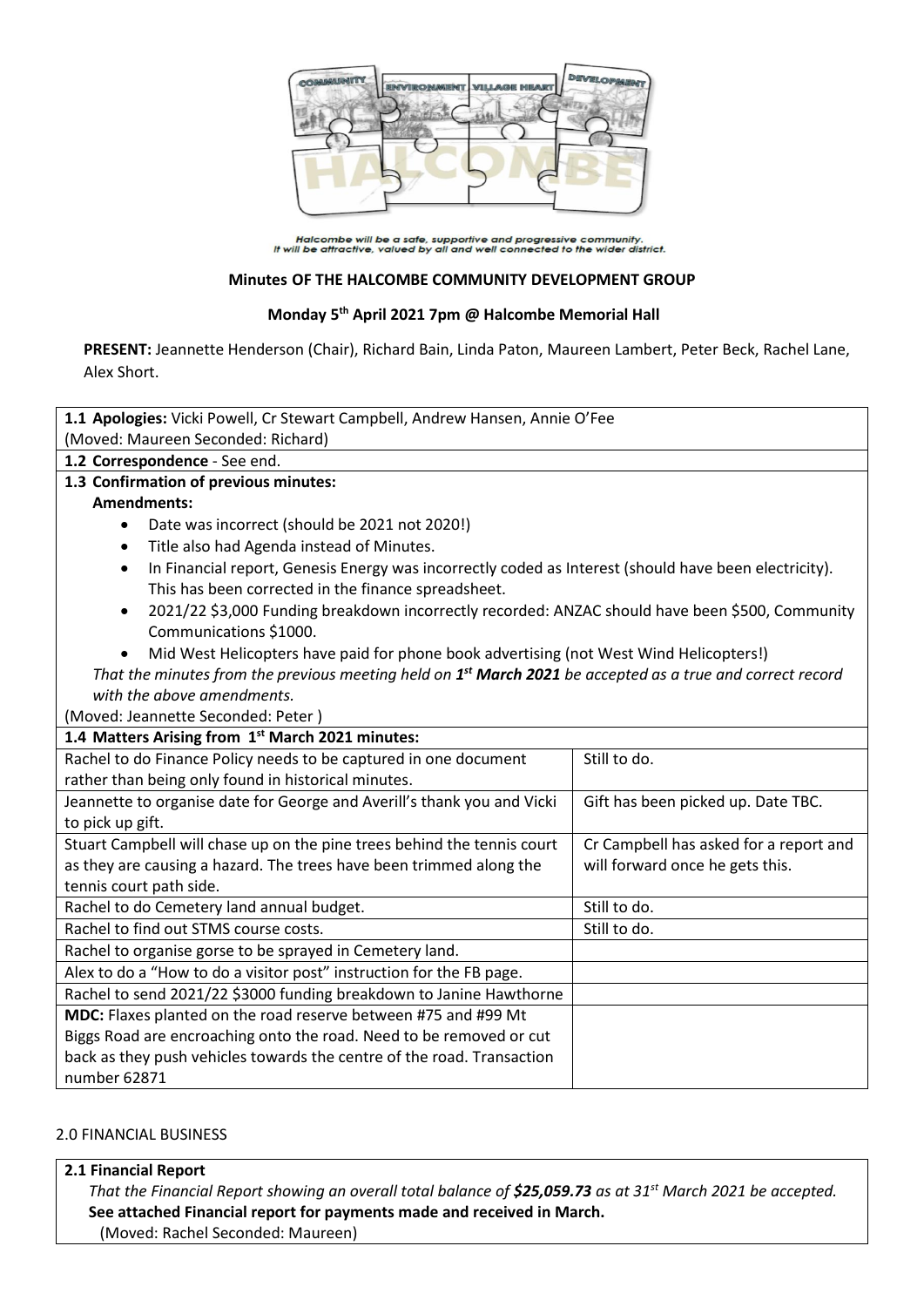#### **2.2 Invoices for approval**

Picnic Table paint \$325.94 (paid in March). Already pre-approved that we would get this done. Vaughan Munn butcher \$153.56 (paid in March). Already pre-approved that we would get this done. Mike Winder Thistle Spraying \$260.53 (paid in March). Already pre-approved that we would get this done. Jeannette Henderson – Lantern Festival resources and gazebo \$175.35. Approved. (To be paid for by Creative Communities funding, which has been deposited into General account). (Moved: Barbara Seconded: Richard)

# **2.3 MDC Project Funding**

## **\$3K fund:**

No spend from this fund in March so no reimbursement needed.

**Other Project \$:** (Kept in minutes as an FYI) No spend from this fund in March so no reimbursement needed. \$3,624.77 cenotaph lights left over – this has been reallocated to Monteith Street Walkway.

\$17,000 Info signs and picnic area. Need to get picnic tables in.

\$8,200 Further CBD/Cenotaph/Rec Area Development (2021/22).

#### **Actions required from Financial Business**

• Finance Policy still to be done and end of year summary (Rachel).

### 3.0 COUNCIL BUSINESS

|           | <b>Current Consultation Underway</b> |                                                                                                                                                                                                                                                                                                                                                                                                                                                                                                                                                                                                                                                |  |
|-----------|--------------------------------------|------------------------------------------------------------------------------------------------------------------------------------------------------------------------------------------------------------------------------------------------------------------------------------------------------------------------------------------------------------------------------------------------------------------------------------------------------------------------------------------------------------------------------------------------------------------------------------------------------------------------------------------------|--|
| $\bullet$ |                                      | RESIDENTIAL, RURAL AND VILLAGE - DRAFT PLAN CHANGES A & B. The due date for feedback is 4pm, Friday                                                                                                                                                                                                                                                                                                                                                                                                                                                                                                                                            |  |
|           |                                      | 16th April 2021.                                                                                                                                                                                                                                                                                                                                                                                                                                                                                                                                                                                                                               |  |
| $\bullet$ |                                      | Feedback to be submitted to Council is as follows:                                                                                                                                                                                                                                                                                                                                                                                                                                                                                                                                                                                             |  |
|           | 1.                                   | Lifestyle zone: Not taking topography of the land into consideration. Big land holdings in the middle.<br>Preference is to keep Nodal zone boundary and just adjust to follow title boundaries of those properties<br>where the 'circle' intersects. This allows lifestyle hubs to develop around infrastructure that is already<br>there. Nodal put in place for a reason (to develop around central hubs) and the reason is still there - it's<br>just starting to happen as demand is reaching the point where it can happen. Prior to this it wasn't that<br>Nodal zone "didn't work", there just want the population growth to demand it. |  |
|           |                                      | 2. Rural zone: No comment. (Rachel to send another message to the Community about this and mention<br>that it removes entitlements).                                                                                                                                                                                                                                                                                                                                                                                                                                                                                                           |  |
|           |                                      | 3. Settlement zone: We are concerned about the lack of potential commercial opportunities in the centre of<br>the village given the growth of the district.                                                                                                                                                                                                                                                                                                                                                                                                                                                                                    |  |

4. General comment: The amount of "discretionary activity" is a concern as it allows the Planning department too much power and leaves things over exposed to personal judgements of Planners.

## **Council Report: Stuart Campbell away so a general discussion about Council matters had.**

- 10 Year Plan pre-submission letter: Kimber Street Seal = yes, Walkway network = no.
- Committee has decided to submit the following projects to the ' $2<sup>nd</sup>$  round' of submissions to the 10 year plan:
	- 1. Montheith Street carpark to School Walkway
	- 2. Halcombe Road pedestrian crossing and eastern road-side parking bay (across the road from the Rusty Radiator café).
	- 3. Hall re-roof
	- 4. Hall and Playcentre exterior paint
	- 5. Stanway Road culvert pedestrian bridge (between the Tavern and Ingham Street)

#### **4.0 GENERAL BUSINESS**

| $\vert$ 4.1 Focus #1 – Walkway and Domain (Vicki)  |                                 |  |
|----------------------------------------------------|---------------------------------|--|
| Pete has made 6 reflectors to go around the rocks. | Pete and Richard to install the |  |
|                                                    | reflectors.                     |  |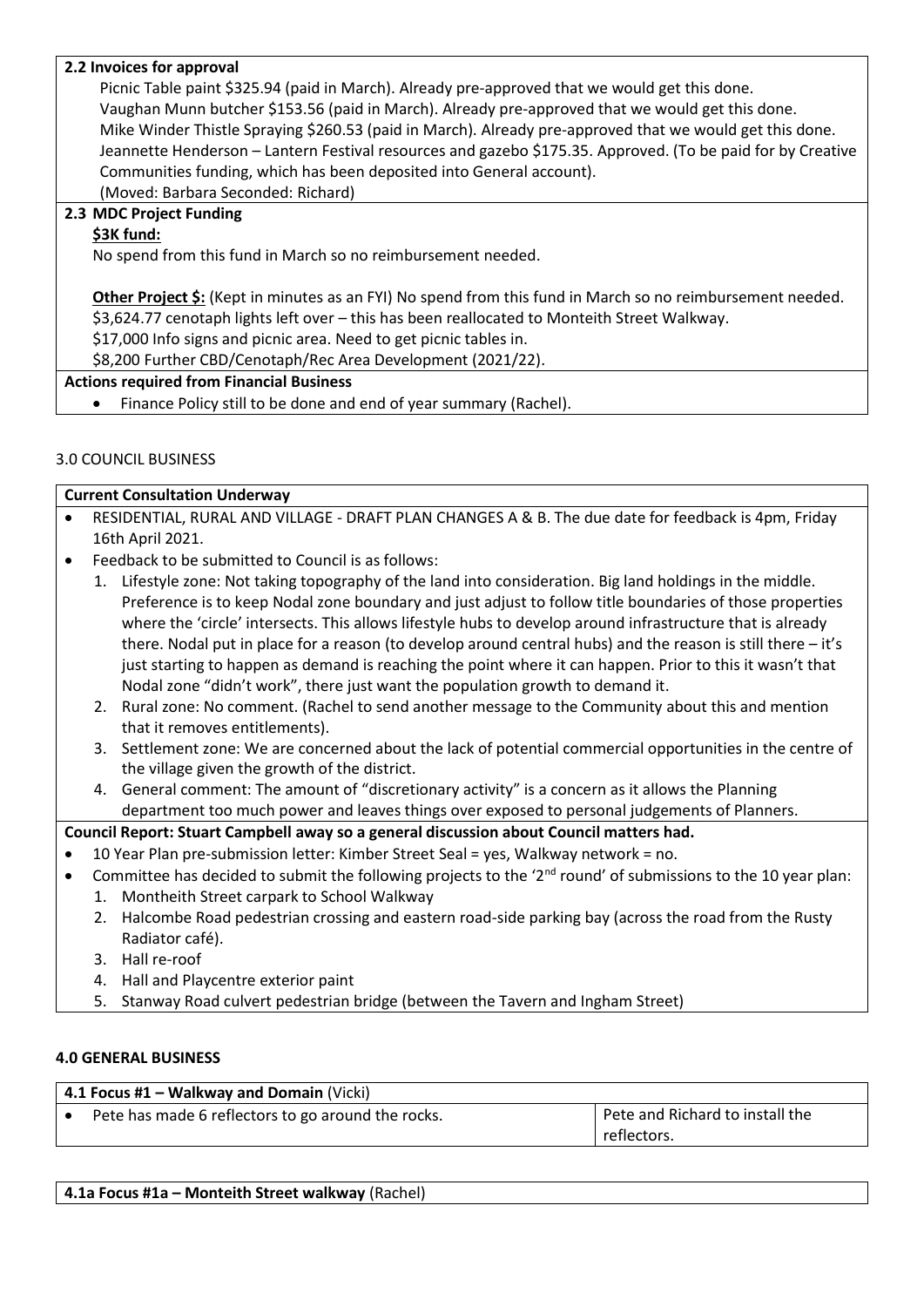| Last month discussion was had about the advantages of having   |
|----------------------------------------------------------------|
| someone within the community STMS qualified (like Paul Jukes). |
| Rachel is yet to investigate costs.                            |

|                            | 4.2 Focus #2 - Hall & Hall kitchen/bar (Maureen)                                   |  |  |
|----------------------------|------------------------------------------------------------------------------------|--|--|
| <b>Bookings for April:</b> |                                                                                    |  |  |
|                            | Monday 3rd HCDG 7.00pm                                                             |  |  |
|                            | Yoga Tuesdays 6.30pm                                                               |  |  |
| ٠                          | ANZAC meeting Tuesdays after yoga                                                  |  |  |
|                            | Gospel Group all Sundays 3.30 - 5.30pm                                             |  |  |
|                            | Staffroom Solutions (Linda Paton) first aid training session \$75.00 (paid         |  |  |
|                            | plus \$150 refundable bond)                                                        |  |  |
|                            | ANZAC preparations ongoing this month - takes precedence                           |  |  |
|                            | Usage - March                                                                      |  |  |
|                            | No charge:                                                                         |  |  |
|                            | Tuesdays: Yoga 6.30 -7.30                                                          |  |  |
|                            | Monday 1st HCDG meeting                                                            |  |  |
|                            | ANZAC meeting Tuesdays after yoga                                                  |  |  |
|                            | Charged:                                                                           |  |  |
|                            | Bike Manawatu Sunday 21st \$75.00                                                  |  |  |
|                            | Gospel Group (Chris), $7th$ , $14th$ , $21st$ , 28the 3.30 – 5.00 \$30.00 per time |  |  |
|                            | Koha for pew hire Belinda Manthel \$100                                            |  |  |
|                            | Jack Hurley – Lourie wedding \$150 (pew hire)                                      |  |  |

|           | 4.3 Focus #3 - Cenotaph & Recreational Area (Rachel/Maureen)                                            |                                     |  |
|-----------|---------------------------------------------------------------------------------------------------------|-------------------------------------|--|
|           | <b>History boards</b>                                                                                   |                                     |  |
|           | Railway board (to be located midway down walkway): Maureen has<br>done a lot more on the railway board. |                                     |  |
|           | School/education board (to be located down by school end of<br>walkway): yet to be started.             |                                     |  |
| $\bullet$ | Iwi board (to be located by picnic tables): is on hold until Manuere is                                 |                                     |  |
|           | back up and going.                                                                                      |                                     |  |
|           | General history/current info x2 (to be located by picnic tables): This is                               |                                     |  |
|           | yet to be started. What is to go on this board will be discussed later.                                 |                                     |  |
|           | Once all information has been gathered then we will then work with MDCs                                 |                                     |  |
|           | graphic designer to help pull the boards together and do the digital files for                          |                                     |  |
|           | the sign writer.                                                                                        |                                     |  |
|           | Painting picnic tables (Black with red seats and a red under belly).                                    | Barbara to speak to Pete re:        |  |
|           | To be situated: Monteith Street car park end, South end of Levin Street                                 | spraying these.                     |  |
|           | and 2 in area by where info boards will be above rugby field.                                           | Rachel to speak to Rec Services re: |  |
|           |                                                                                                         | laying concrete.                    |  |

# **4.3 Subprojects**

| <b>Roading</b> (Richie)                                                  |                             |
|--------------------------------------------------------------------------|-----------------------------|
| Request done for footpath to be sorted in front of the hall. Transaction |                             |
| number 63193.                                                            |                             |
| Mt Biggs Road corner slump (by Stewart Street) has finally been done!    |                             |
| Thank you!                                                               |                             |
| Welcome signs and info signs need stabilising.                           | Richard to log it with MDC. |

| Community get-togethers         |  |
|---------------------------------|--|
| <b>ANZAC DAY</b> (Wayne/Richie) |  |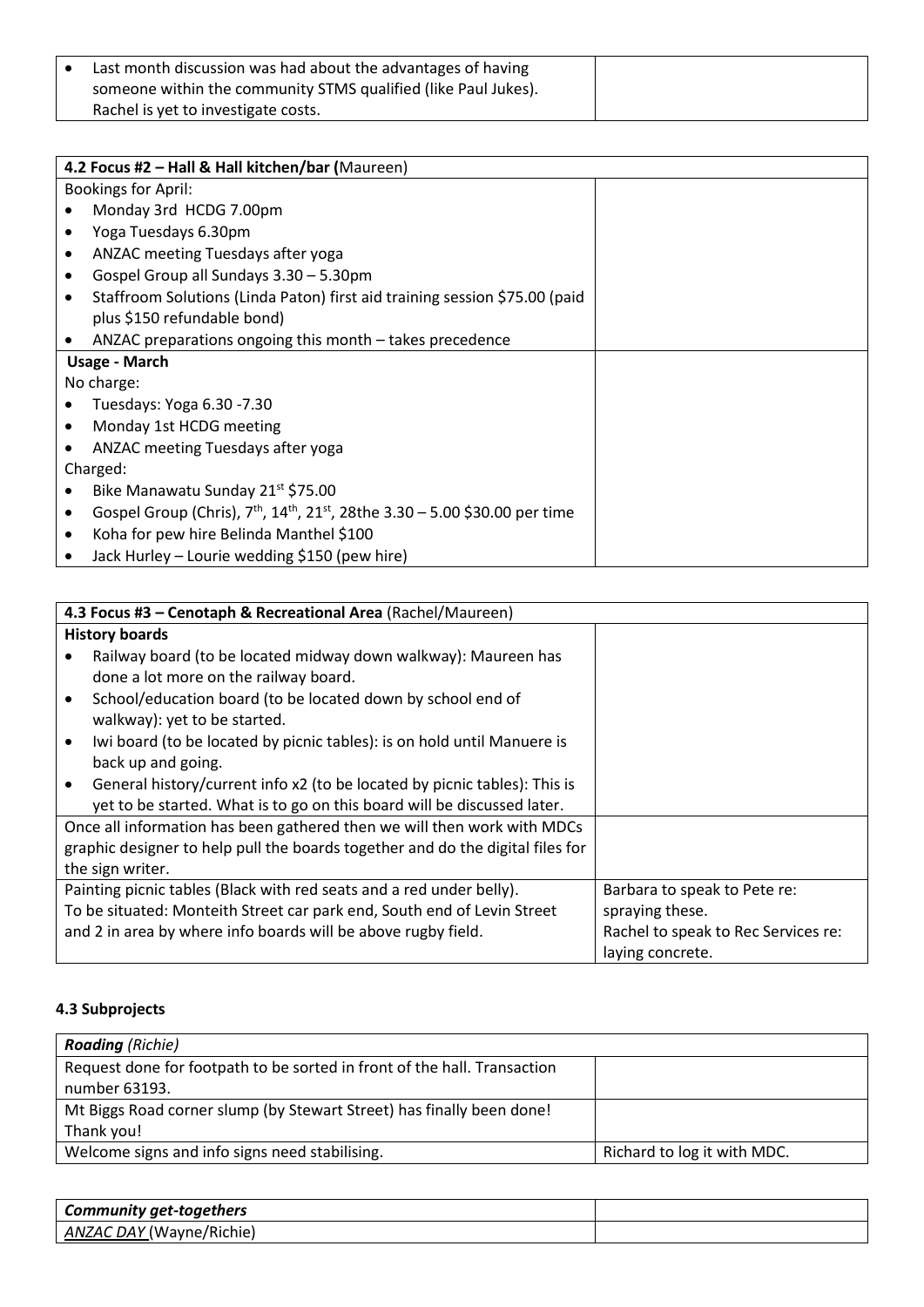| Bollards going out tomorrow (Richard and Jeff). Saturday morning all the                                          |  |
|-------------------------------------------------------------------------------------------------------------------|--|
| bunting etc will go up. Info signs going up this week too (Richard).                                              |  |
| Wreath making in Hall 23 <sup>rd</sup> April from 5:30pm (Alex to do FB post)                                     |  |
| Lantern Festival (Jeannette)                                                                                      |  |
| Jeannette submitted to the Creative Communities funding round and got                                             |  |
| \$500 approved.                                                                                                   |  |
| 24 <sup>th</sup> July for Festival. 13 <sup>th</sup> July and 20 <sup>th</sup> July for Lantern making workshops. |  |
| Sausages have been sorted. Approved \$200 for additional food etc to be                                           |  |
| bought.                                                                                                           |  |
| Ongoing discussion happening with school re: making lanterns.                                                     |  |
| Halcombe Fun Run series (Rachel) - On hold until the Monteith Street                                              |  |
| walkway extension is done.                                                                                        |  |

| Thistles have been sprayed by Mike Winder Spraying.                          |  |  |
|------------------------------------------------------------------------------|--|--|
|                                                                              |  |  |
| Ram has been taken out and 1 ewe with minor fly strike treated.              |  |  |
| Cull ewe that had a late lamb, and the lamb itself have also been taken<br>٠ |  |  |
| out. Currently at Lanes waiting to go on the truck when they next send       |  |  |
| sheep to the works.                                                          |  |  |
| Grass cover looking good and ewes (x32 in total) are in good condition.      |  |  |
| Loading ramp still to be built.                                              |  |  |
| <b>IT communication - cell, landline, internet</b> (Rachel)                  |  |  |
| DONE! Information of what residents need to do to connect to 4G has          |  |  |
| been sent out.                                                               |  |  |
| <b>Entrance/Welcome signs (Richie)</b>                                       |  |  |
| Rocks still to be placed.                                                    |  |  |

| <b>Welcome to Halcombe packs (Annie)</b>                                  |  |
|---------------------------------------------------------------------------|--|
| No update from Annie but 10 advertisers have paid. My Plumbing Depot      |  |
| was wanting to place an advert but no money received - Alex to follow up. |  |
| Businesses that have paid for advertising are: Mid West Helicopters,      |  |
| Wrench Engineering, Ironbark Engineering, Rolling Pines B&B, Manawatu     |  |
| Flooring Xtra, Jo Amner Bayleys, B&H Agriculture, Andrew Hansen Ray       |  |
| White, Whellan & McMillan and PorterCom.                                  |  |
| Thanks to them all for supporting this initiative.                        |  |

#### **4.5 Other General Business**

| Water Scheme                    | Not update. |  |
|---------------------------------|-------------|--|
| <b>Recycling</b>                | All good.   |  |
| <b>Halcombe Community Trust</b> | Not update. |  |
| <b>Halcombe Community Fund</b>  | Not update. |  |

### **5.0 COMMUNITY COMMUNICATIONS**

|--|

## **6.0 OTHER ITEMS**

| Cynthia's seat dedication – A big thank you to Vicki Powell and Francie |                                   |
|-------------------------------------------------------------------------|-----------------------------------|
| Lintott for their efforts with the wonderful dedication to Cynthia.     |                                   |
| Thank you to George and Averill                                         | Jeannette to sort date with them. |